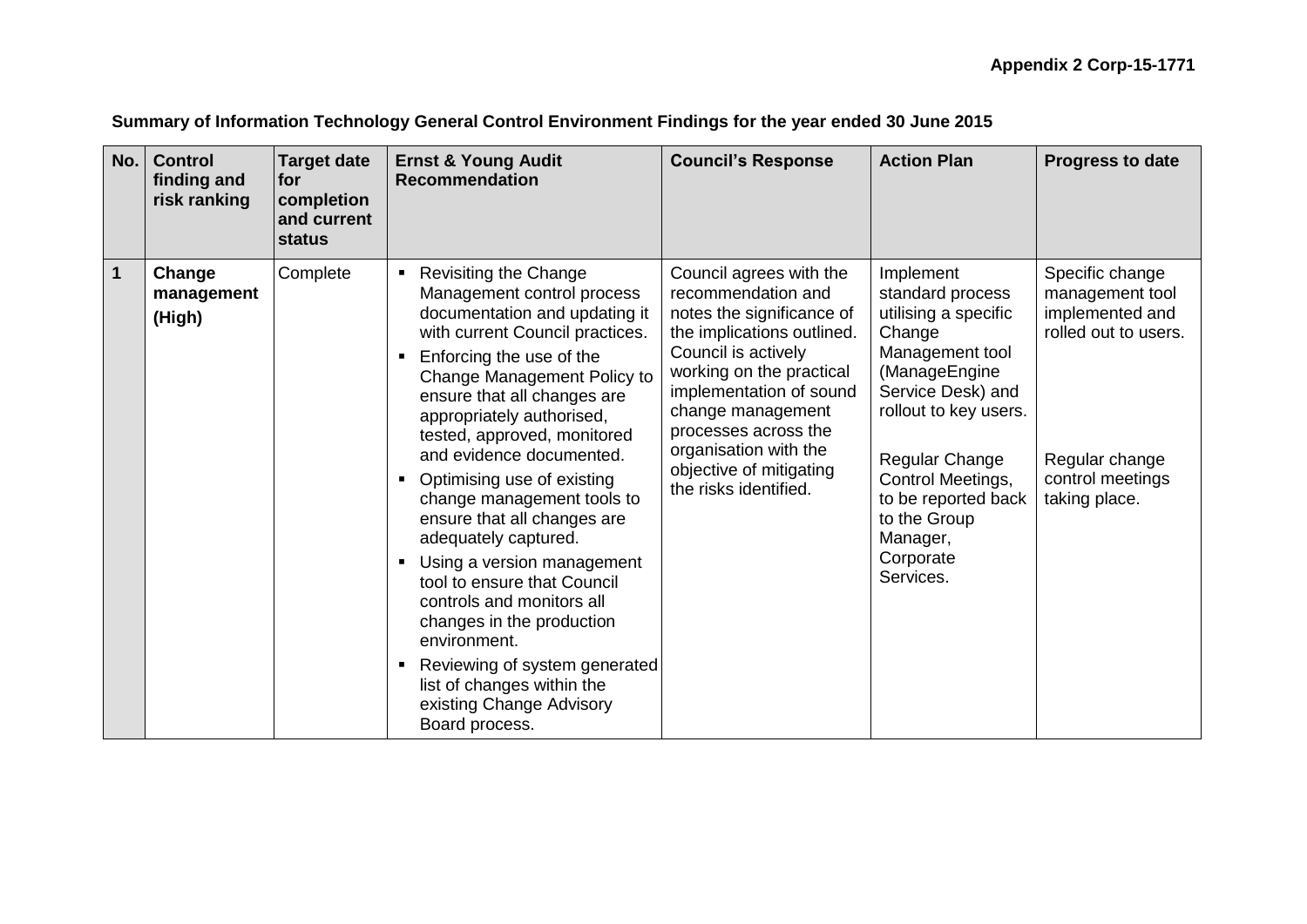| No.            | <b>Control</b><br>finding and<br>risk ranking  | <b>Target date</b><br><b>for</b><br>completion<br>and current<br>status | <b>Ernst &amp; Young Audit</b><br><b>Recommendation</b>                                                                                                                                                                                                                                                                                                                                                                                                                                                                                                                                                                                                                                                                   | <b>Council's Response</b>                                                                                                                                                                                                                                                                          | <b>Action Plan</b>                                                                                                                                                                                                                                                                                                                                                                               | <b>Progress to date</b>                                                                                                 |
|----------------|------------------------------------------------|-------------------------------------------------------------------------|---------------------------------------------------------------------------------------------------------------------------------------------------------------------------------------------------------------------------------------------------------------------------------------------------------------------------------------------------------------------------------------------------------------------------------------------------------------------------------------------------------------------------------------------------------------------------------------------------------------------------------------------------------------------------------------------------------------------------|----------------------------------------------------------------------------------------------------------------------------------------------------------------------------------------------------------------------------------------------------------------------------------------------------|--------------------------------------------------------------------------------------------------------------------------------------------------------------------------------------------------------------------------------------------------------------------------------------------------------------------------------------------------------------------------------------------------|-------------------------------------------------------------------------------------------------------------------------|
| $\overline{2}$ | User access<br>management<br>process<br>(High) | Dec 2015<br>(On track)                                                  | Document a user access<br>$\blacksquare$<br>management process which<br>includes the access request,<br>modification, removal, and<br>review procedures.<br>Ensure appropriate notification<br>is provided from HR for<br>terminated employees to<br>ensure that access to systems<br>is removed.<br>Formalise a user access<br>review process so that it is<br>managed through a centralised<br>location to ensure all reviews<br>are completed.<br>Implement regular review of<br>user accounts to ensure that<br>access is only granted to users<br>with a need to access a<br>system.<br>Ensure that individuals that<br>٠<br>monitor and review these<br>accounts are not<br>administrators within these<br>systems. | Council agrees with the<br>recommendations.<br>Council is currently<br>engaged in a review of<br>the user management<br>processes in place with<br>the objective of<br>developing and<br>implementing suitable<br>processes to ensure<br>optimal management of<br>the IT infrastructure<br>system. | User Register to be<br>created and<br>maintained with a<br>process for the<br>addition and<br>removal of users<br>based on<br>employee and<br>contractor<br>recruitment and<br>termination.<br><b>User Review team</b><br>(responsible for the<br>audit and review of<br>User access) to be<br>created, with<br>representatives<br>from all key<br>business units<br>within the<br>organisation. | User register<br>implemented.<br>A policy for user<br>access<br>management will<br>be considered by<br>SLT in December. |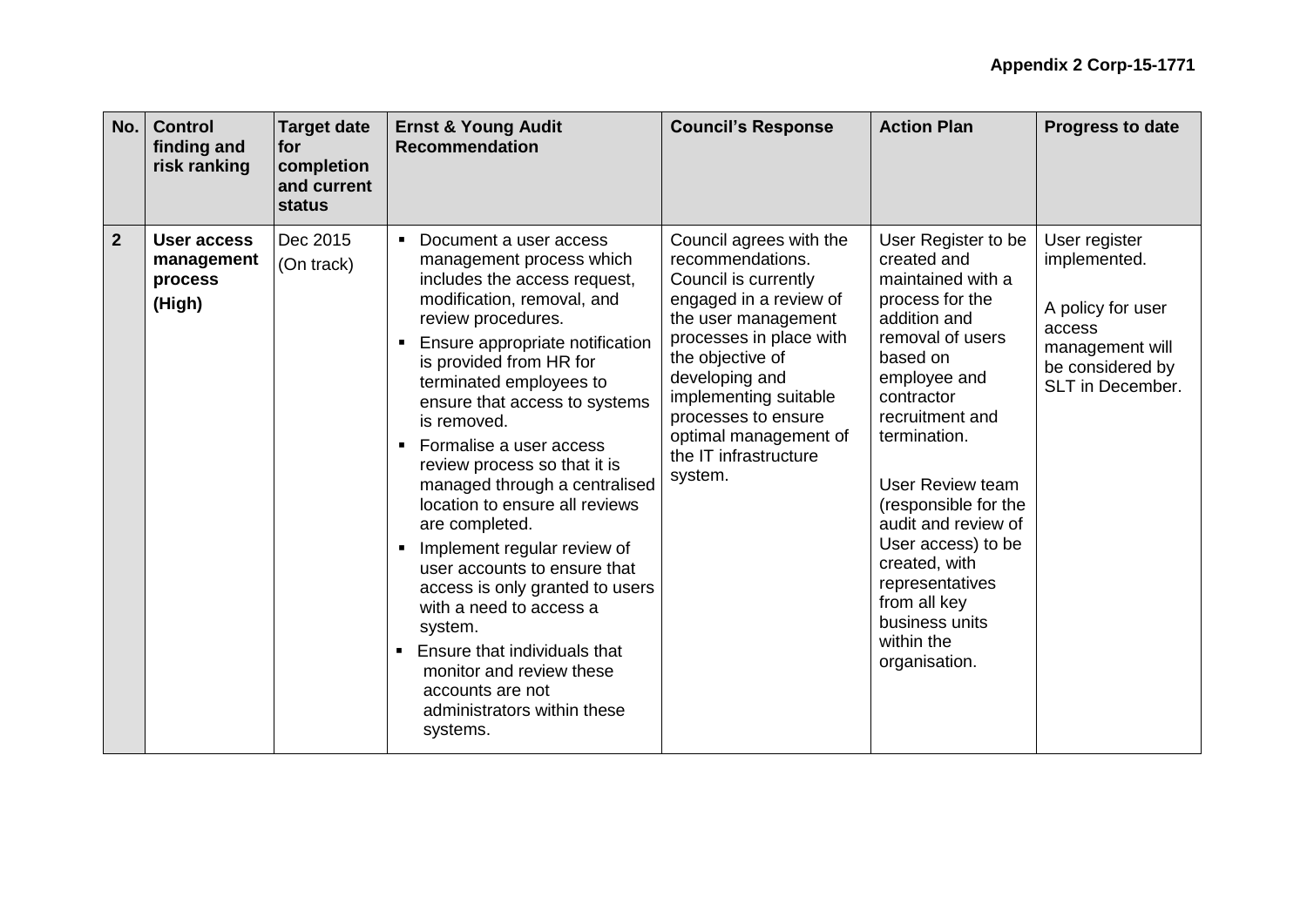|   | No.<br><b>Control</b><br>finding and<br>risk ranking | <b>Target date</b><br>for<br>completion<br>and current<br>status | <b>Ernst &amp; Young Audit</b><br><b>Recommendation</b>                                                                                                                                                                                                                                                                                                                                                                                                                                                                                                                                                                                                                                                                                                                                                                                             | <b>Council's Response</b>                                                                                                                                                                                                                                          | <b>Action Plan</b>                                                                                                                                                                                                                                                                           | <b>Progress to date</b>                                                                                                                                                                                                                                                                                                                                      |
|---|------------------------------------------------------|------------------------------------------------------------------|-----------------------------------------------------------------------------------------------------------------------------------------------------------------------------------------------------------------------------------------------------------------------------------------------------------------------------------------------------------------------------------------------------------------------------------------------------------------------------------------------------------------------------------------------------------------------------------------------------------------------------------------------------------------------------------------------------------------------------------------------------------------------------------------------------------------------------------------------------|--------------------------------------------------------------------------------------------------------------------------------------------------------------------------------------------------------------------------------------------------------------------|----------------------------------------------------------------------------------------------------------------------------------------------------------------------------------------------------------------------------------------------------------------------------------------------|--------------------------------------------------------------------------------------------------------------------------------------------------------------------------------------------------------------------------------------------------------------------------------------------------------------------------------------------------------------|
| 3 | <b>Segregation</b><br>of duties<br>(High)            | Dec 2015<br>(On Track)                                           | • Ensure different individuals /<br>system resources perform<br>access requests, access<br>approval, access provisioning,<br>monitoring access violations<br>for both IT privileged and<br>Business end users.<br>Ensure different individuals<br>$\blacksquare$<br>perform privileged user access<br>reviews, monitoring of<br>privileged accounts and<br>monitoring system generated<br>list of changes in production<br>environment.<br>Different individuals / system<br>$\blacksquare$<br>resources perform change<br>requests, change approval,<br>move programmes in and out<br>of production and monitor<br>changes and restrict developer<br>access to the production<br>environment.<br>Apply a version management<br>$\blacksquare$<br>tool to ensure that Council<br>controls and monitors all<br>changes in production<br>environment. | Council agrees with the<br>recommendation. The<br>process for identifying<br>and authorising duties is<br>currently being reviewed<br>as part of the overall<br><b>ITGC</b> systems review<br>and appropriate<br>implementation will be<br>actioned as a priority. | Process for addition<br>and removal of user<br>duties to be<br>identified and<br>implemented.<br>Audit and review of<br>administration<br>access to be<br>undertaken with<br>role segregation to<br>be created via<br>access specific<br>logins (i.e. removal<br>of generic admin<br>users). | Process and<br>Policies for addition<br>and removal of<br>user duties are<br>being documented<br>as part of the<br>development of<br>Council's ICT<br>strategy.<br>Monitoring of<br>administration<br>access is<br>underway. The<br>ICT team has<br>completed initial<br>project scoping to<br>achieve role<br>segregation via<br>specific access<br>logins. |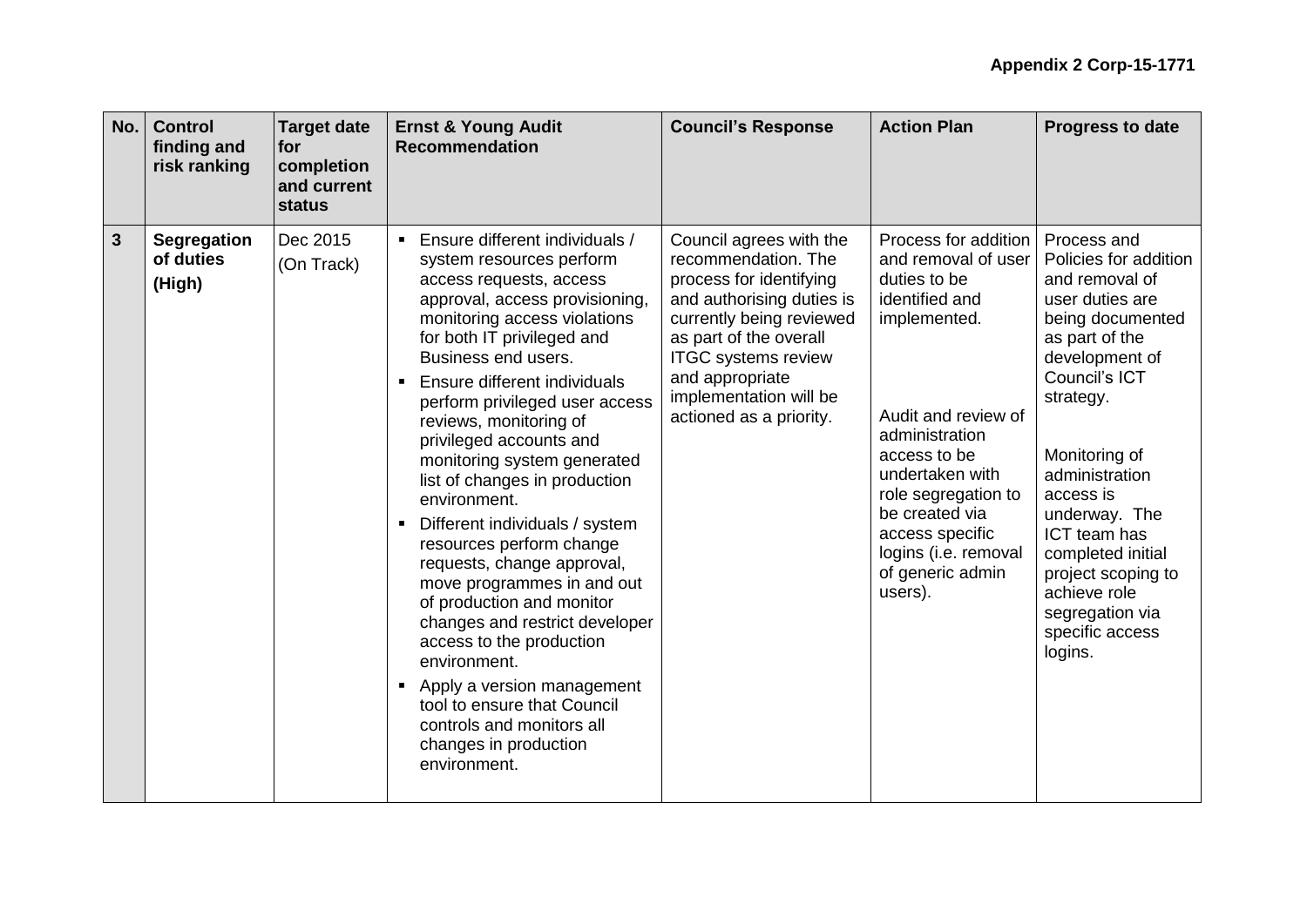| No. | <b>Control</b><br>finding and<br>risk ranking           | <b>Target date</b><br> for<br>completion<br>and current<br>status | <b>Ernst &amp; Young Audit</b><br><b>Recommendation</b>                                                                                                                                                                                                                                                      | <b>Council's Response</b>                                                                                                                                                                                                                                                                                                                                                                                                                      | <b>Action Plan</b>                                                                          | <b>Progress to date</b>                                                                                    |
|-----|---------------------------------------------------------|-------------------------------------------------------------------|--------------------------------------------------------------------------------------------------------------------------------------------------------------------------------------------------------------------------------------------------------------------------------------------------------------|------------------------------------------------------------------------------------------------------------------------------------------------------------------------------------------------------------------------------------------------------------------------------------------------------------------------------------------------------------------------------------------------------------------------------------------------|---------------------------------------------------------------------------------------------|------------------------------------------------------------------------------------------------------------|
| 4   | General<br>system<br>security<br>settings<br>(Moderate) | March 2016<br>(On track)                                          | The New Zealand Information<br>Security Manual (NZISM),<br>updated in November 2014 to be<br>considered as a baseline for IT<br>security practices.<br>These policies should be<br>reviewed and approved at least<br>annually to make any necessary<br>adjustments as a result of IT<br>environment changes. | Council agrees with the<br>recommendations and<br>plans are underway to<br>engage an external<br>consultant to conduct a<br>wide ranging audit<br>including a general IT<br>architecture review. The<br>recommendations arising<br>from these audits will<br>provide detailed<br>information on both ICT<br>Strategy and general IT<br>security and will form the<br>basis of the<br>implementation for<br>improvements as a<br>priority item. | Process and<br>policies based on<br>the NZISM will be<br>created and<br>regularly reviewed. | Processes and<br>policies are being<br>documented in<br>conjunction with<br>the Council's ICT<br>strategy. |